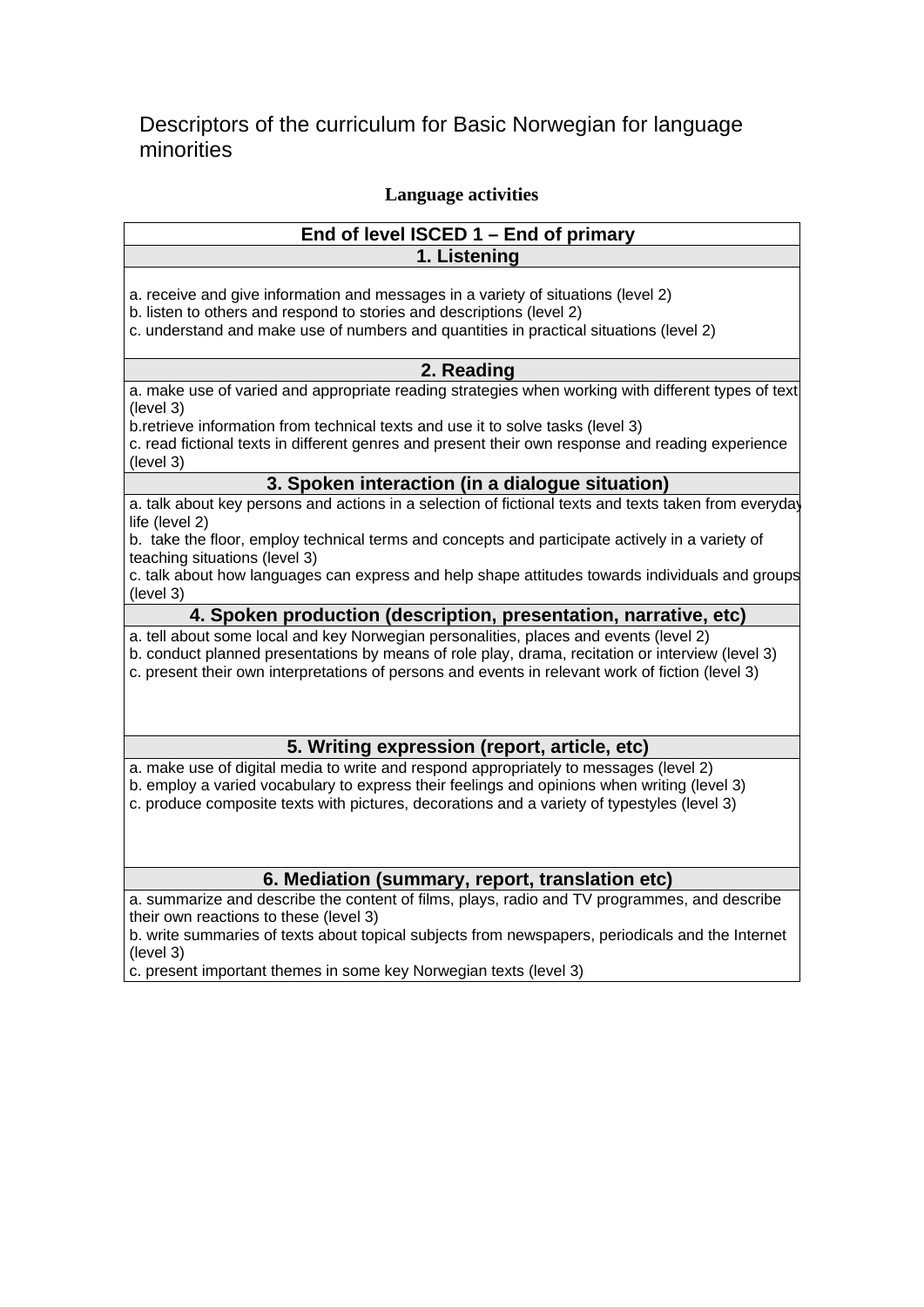## **A. Linguistic competences**

## **1. Lexical competence**

a. master different strategies for learning new words and concepts (level 2)

b. find and repeat in their own words information in specific technical texts (level 2)

c. employ a varied vocabulary to express their feelings and opinions when writing (level

3)

## **2. Grammatical competence**

a. identify and describe different word classes and their functions (level 2) b. employ basic structures for sentence structure and cohesion (level 2)

c. employ rules for orthography, punctuation and sentence structure when writing (level 3)

## **3. Semantic competence**

a. explain the significance of certain fixed expressions, important sayings and linguistic images (level 2)

b. recognize the following linguistic tools: repetition, comparison and metaphor (level 3) c. compare irony and humour in different languages (level 3)

## **4. Orthographic competence**

a. master the Norwegian alphabet, both upper and lower case letters (level 1)

b. associate letters with sounds and put sounds together to form words (level 1)

c. employ rules for orthography, punctuation and sentence structure when writing (level 3)

## **5. Phonological competence**

a. express Norwegian speech sounds: vowels, consonants, consonant combinations and diphthongs (level 1)

b. compare speech sounds, words and expressions in the mother tongue and Norwegian (level 1)

c. enunciate clearly (level 2)